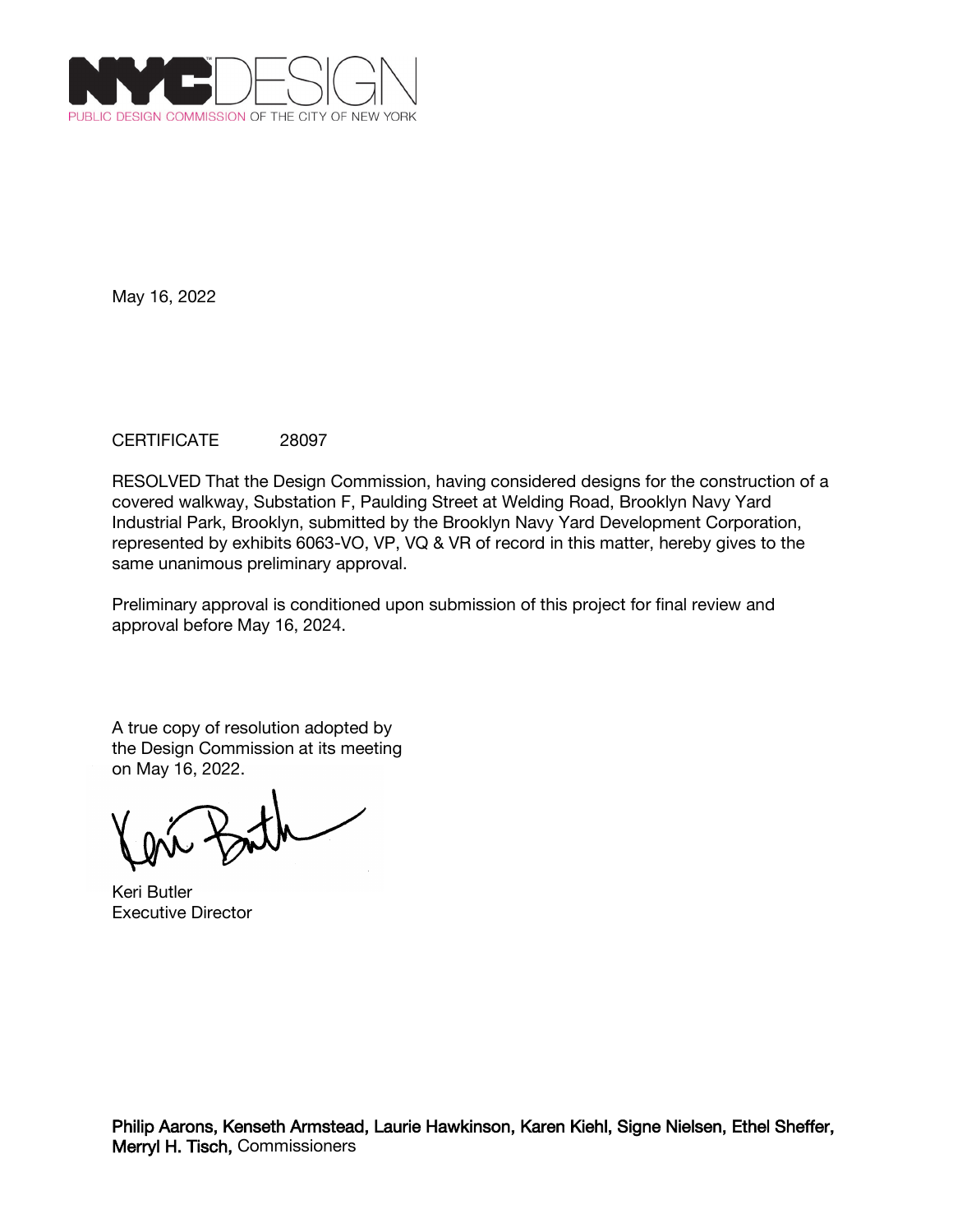

## CERTIFICATE 28098

RESOLVED That the Design Commission, having considered designs for the installation of louvers (Suite 805 & 806), Building 303 (formerly Building 399), Sands Street between Navy Street, Third Street, and Chauncey Avenue, Brooklyn Navy Yard Industrial Park, Brooklyn, submitted by the Brooklyn Navy Yard Development Corporation, represented by exhibits 6063- VS, VT, VU & VV of record in this matter, hereby gives to the same unanimous preliminary and final approval.

Final approval is conditioned upon commencement of work before May 16, 2024 and submission of comprehensive photographic documentation of the completed project consisting of 8" x 10" archival-quality color photographs.

Keri Butler Executive Director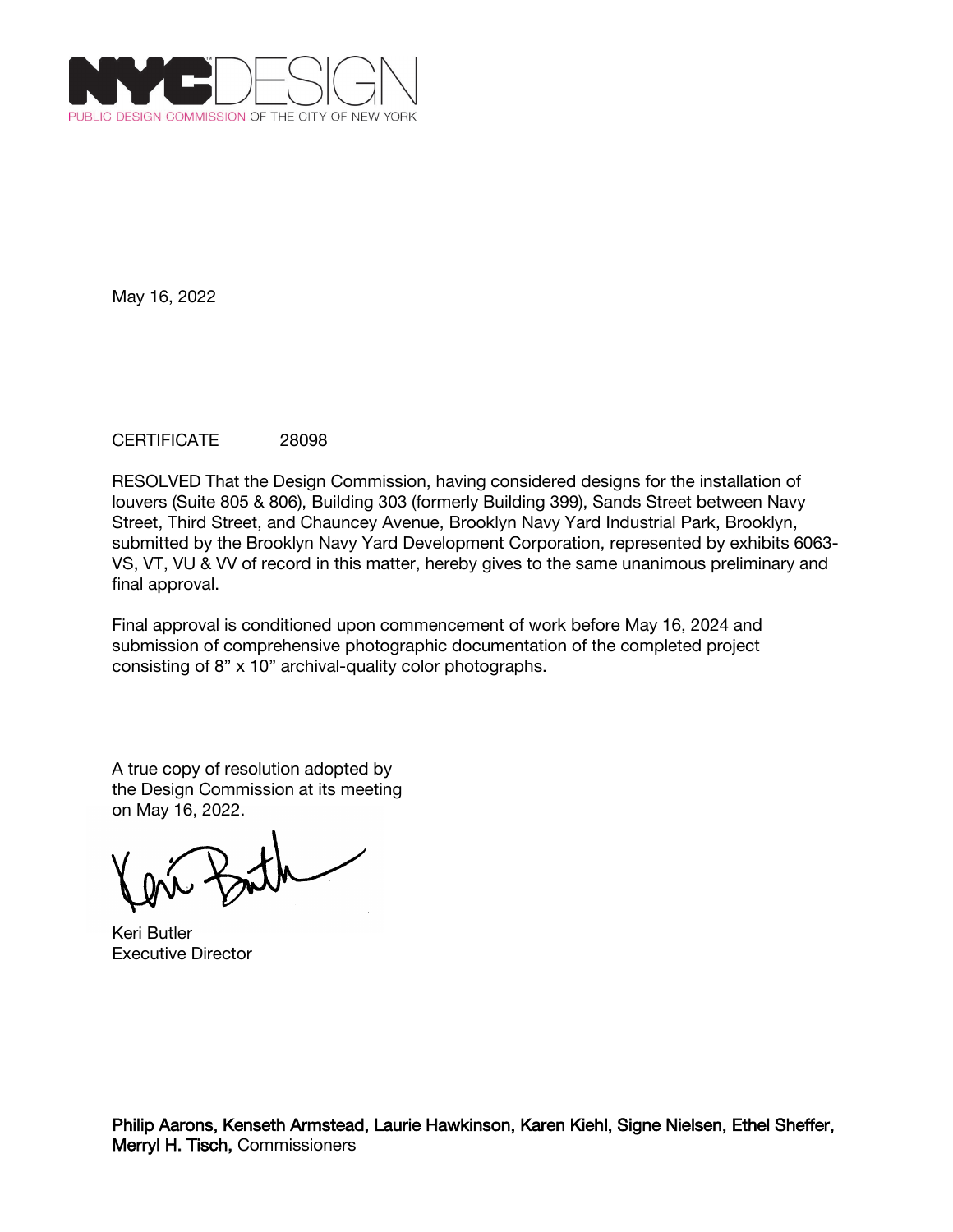

# CERTIFICATE 28099

RESOLVED That the Design Commission, having considered designs for the reconstruction of Building 74, Chauncey Avenue between 4th Street and 5th Street, Brooklyn Navy Yard Industrial Park, Brooklyn, submitted by the Brooklyn Navy Yard Development Corporation, represented by exhibits 6063-VW, VX, VY & VZ of record in this matter, hereby gives to the same unanimous final approval.

Final approval is conditioned upon commencement of work before May 16, 2024 and submission of comprehensive photographic documentation of the completed project consisting of 8" x 10" archival-quality color photographs.

Keri Butler Executive Director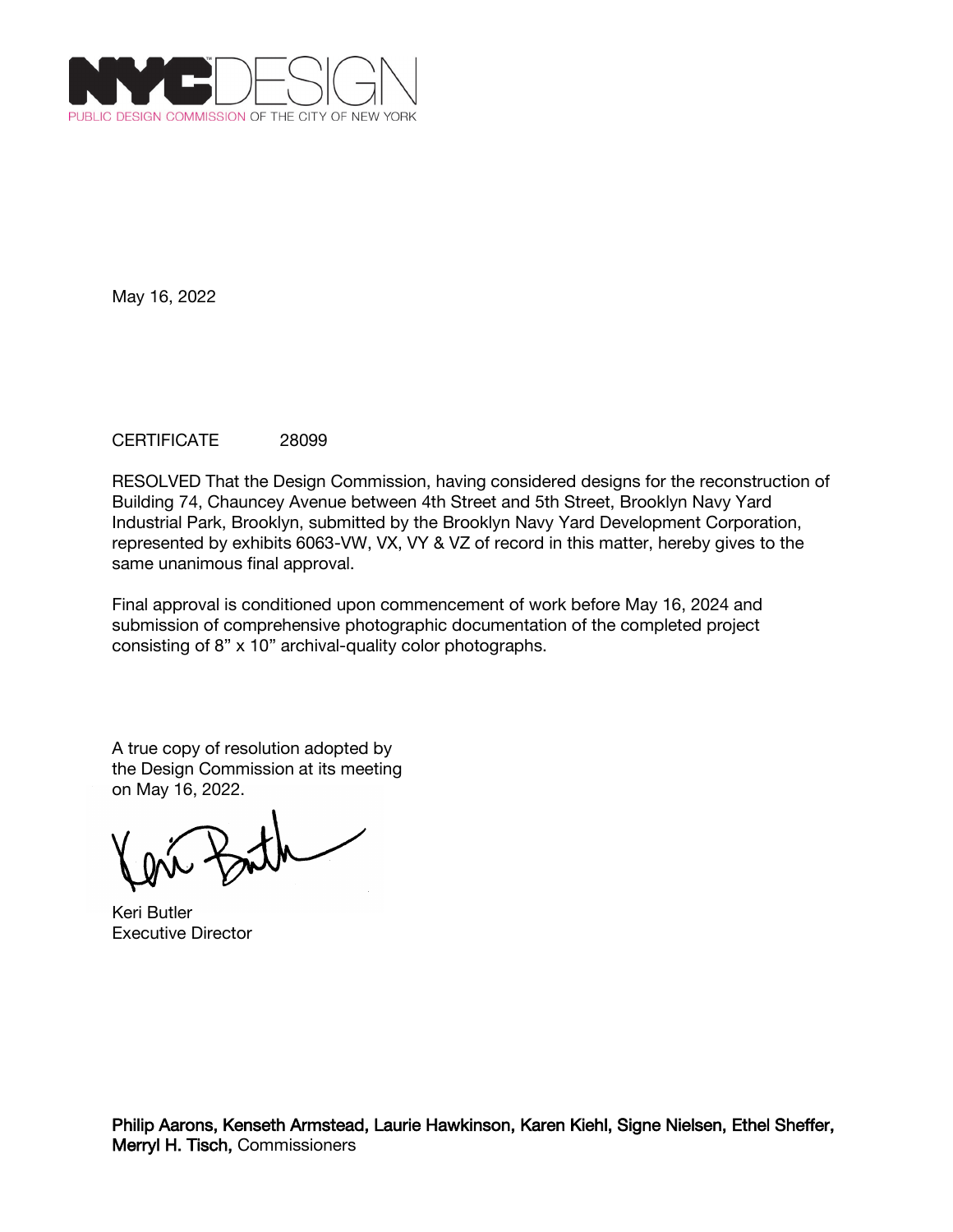

# CERTIFICATE 28100

RESOLVED That the Design Commission, having considered designs for the construction of an addition and adjacent site work, Eastern Parkway Library, 1044 Eastern Parkway, Brooklyn, submitted by the Department of Design and Construction and the Brooklyn Public Library, represented by exhibits 1883-V, W, X, Y & Z of record in this matter, hereby gives to the same unanimous preliminary approval with the understanding that the team will (1) restudy the shrub planting around the existing large trees, noting that Elms are shallow-rooted; (2) restudy if Pieris japonica 'Dorothy Wykoff' is appropriate for the site given that it may be difficult to maintain for longevity; and (3) submit an evening rendering and photometrics to illustrate the proposed lighting.

Preliminary approval is conditioned upon submission of this project for final review and approval before May 16, 2024.

Keri Butler Executive Director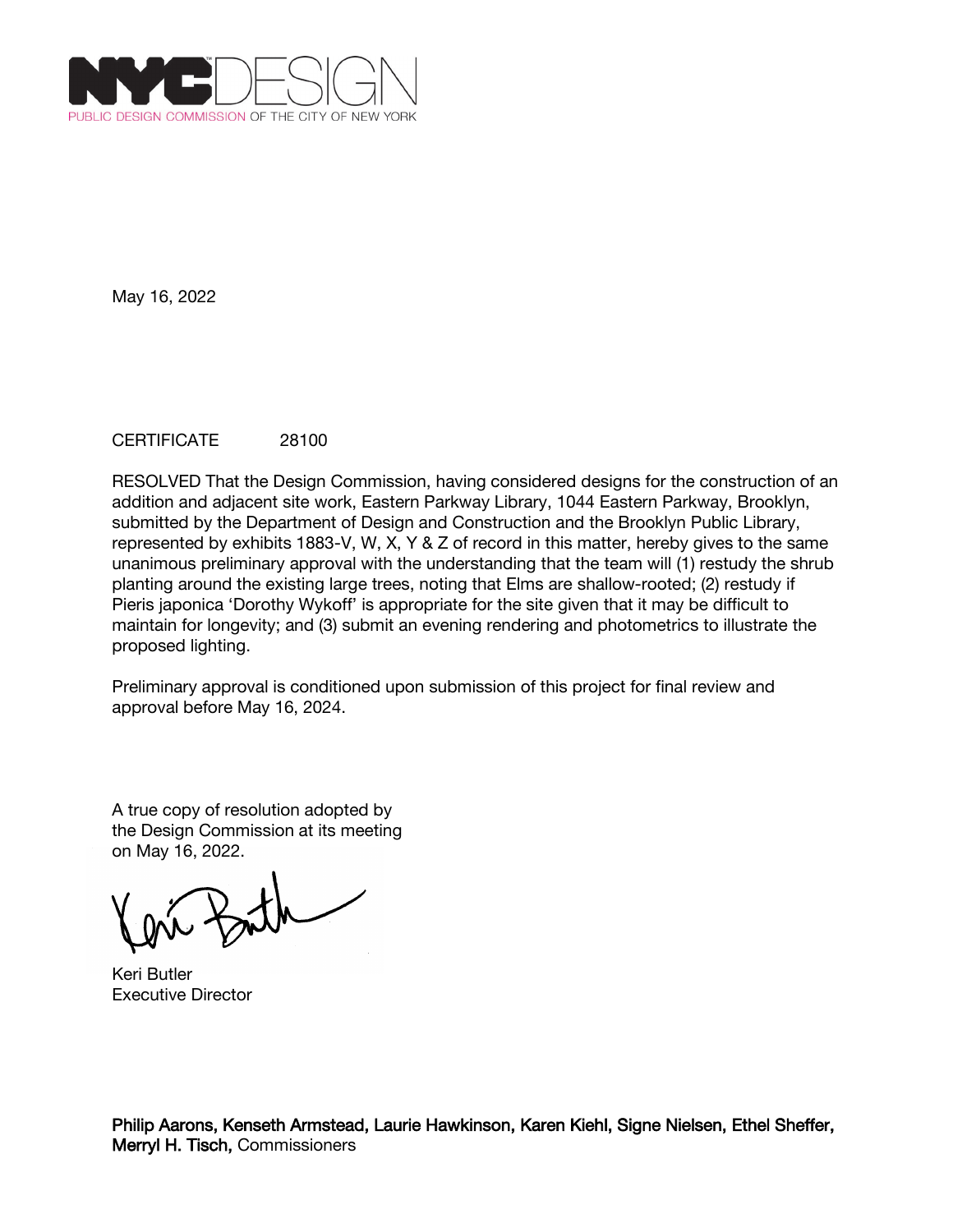

# CERTIFICATE 28101

RESOLVED That the Design Commission, having considered a proposal for the installation of *Water Offering* by William Lamson, Queens Botanical Garden, 43-50 Main Street, Elder Avenue between 134th Street and 136th Street, Flushing, Queens, submitted by the Department of Design and Construction, the Department of Cultural Affairs' Percent for Art, and the Department of Parks and Recreation, represented by exhibits 2440-KO, KP, KQ, KR, KS, KT & KU of record in this matter, hereby gives to the same unanimous preliminary approval.

Preliminary approval is conditioned upon commencement of work before May 16, 2024 and submission of this project for final review and approval.

Keri Butler Executive Director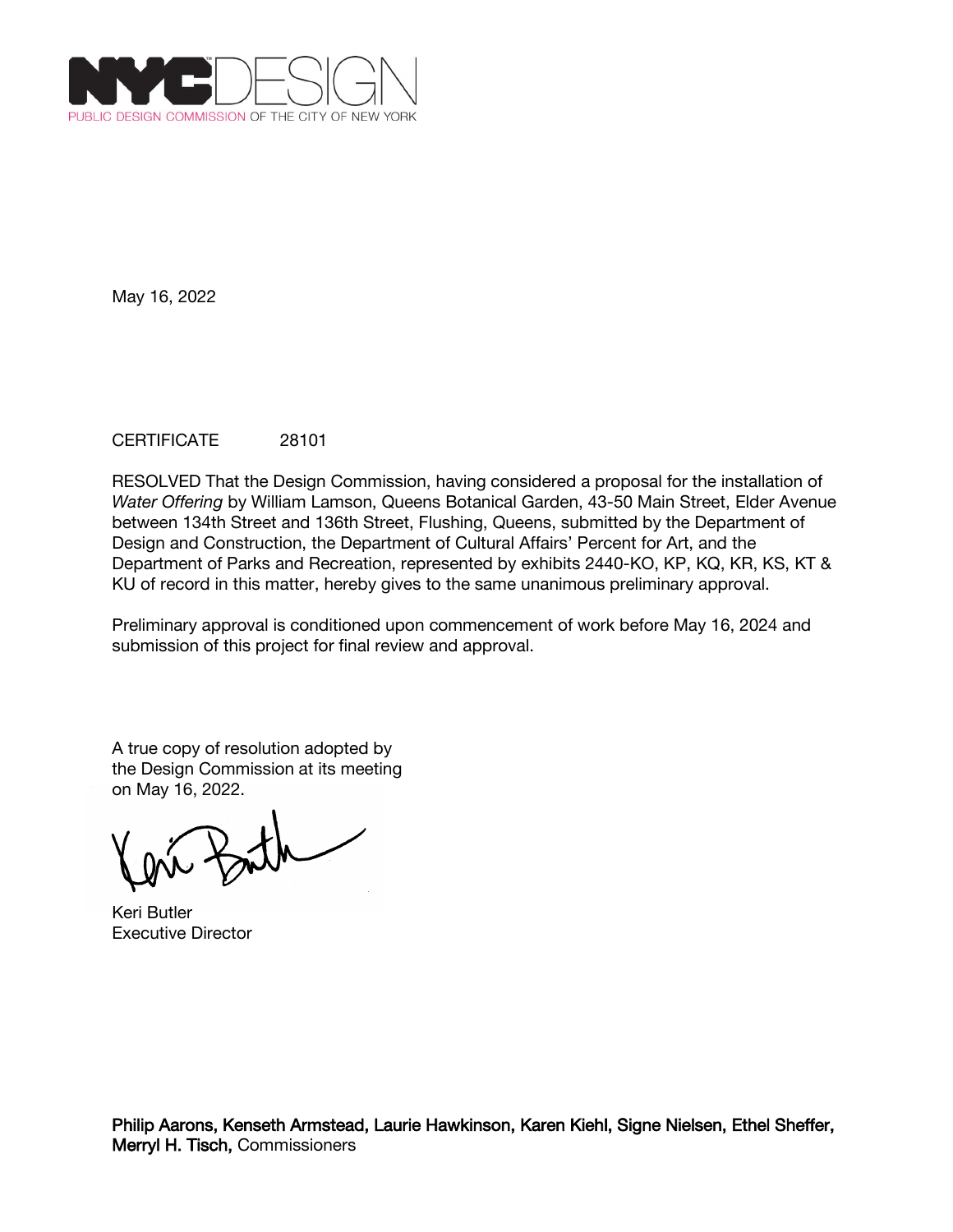

# CERTIFICATE 28102

RESOLVED That the Design Commission, having considered designs for the reconstruction of an asphalt plant, including construction of an interim administration building, and adjacent site work, Harper Street Yard, 30-01 Harper Street, Corona, Queens, submitted by the Department of Design and Construction and the Department of Transportation, represented by exhibits 6058-AY, AZ, BA, BB & BC of record in this matter, hereby gives to the same unanimous final approval with the understanding that any changes to the design per the New York State Department of Environmental Conservation reviews will be submitted.

Final approval is conditioned upon commencement of work before May 16, 2024 and submission of comprehensive photographic documentation of the completed project consisting of 8" x 10" archival-quality color photographs.

Keri Butler Executive Director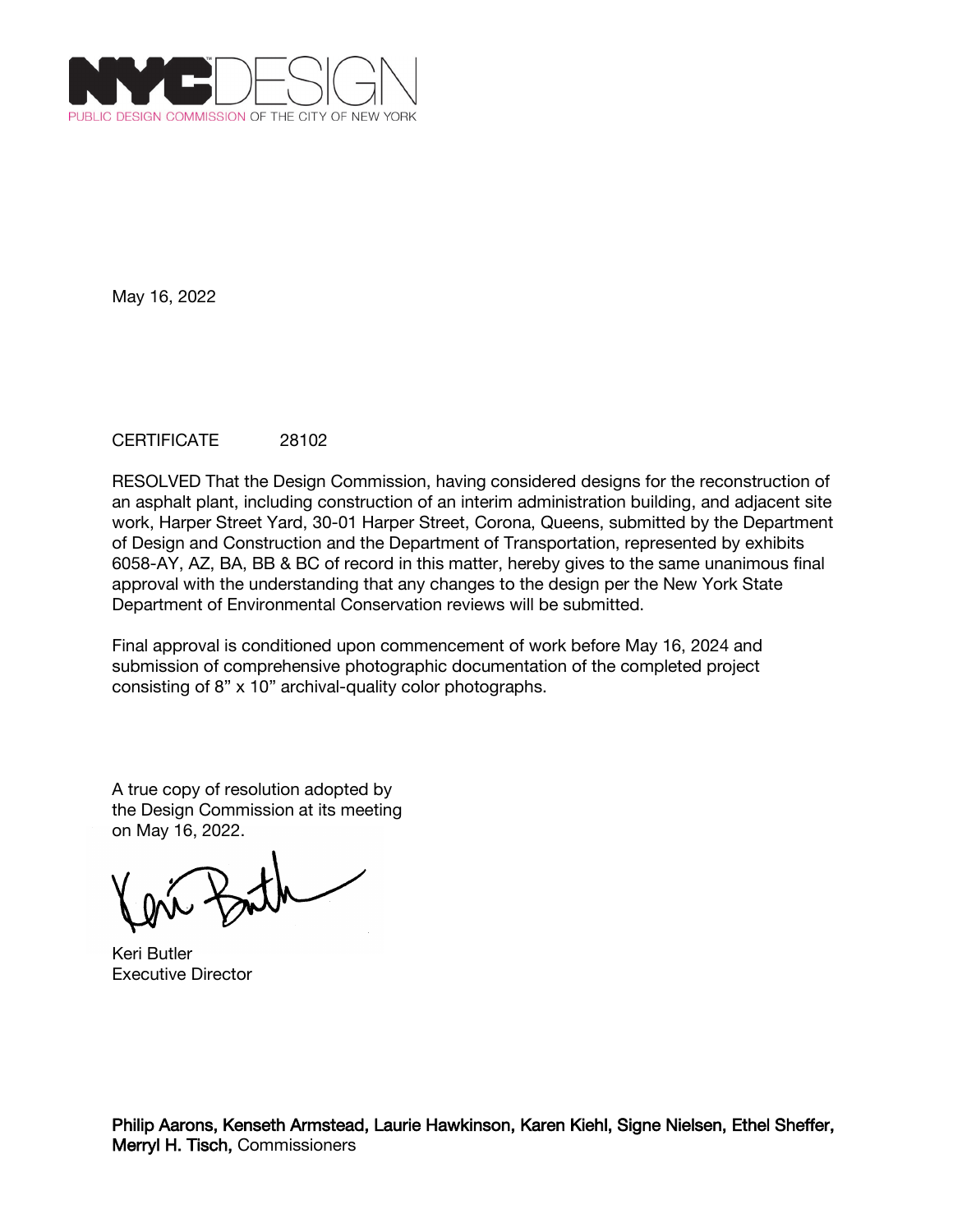

# CERTIFICATE 28103

RESOLVED That the Design Commission, having considered designs for the rehabilitation of five pre-houses, Primary Settling Tanks, 3rd Drive between B Road and H Road, Wards Island Wastewater Resource Recovery Facility, Wards Island, Manhattan, submitted by the Department of Environmental Protection, represented by exhibits 1599-LF, LG, LH, LI & LJ of record in this matter, hereby gives to the same unanimous final approval.

Final approval is conditioned upon commencement of work before May 16, 2024 and submission of comprehensive photographic documentation of the completed project consisting of 8" x 10" archival-quality color photographs.

Keri Butler Executive Director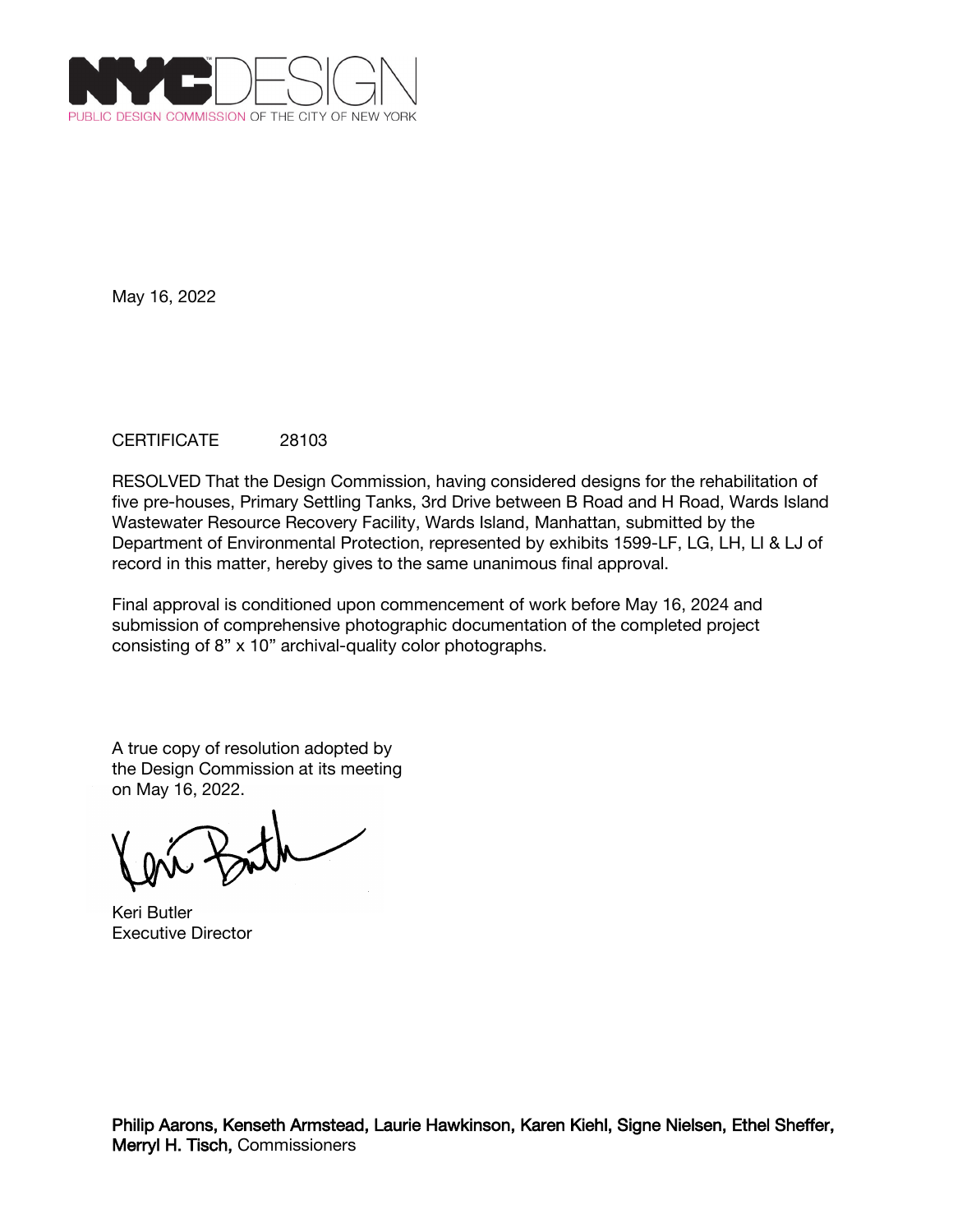

# CERTIFICATE 28104

RESOLVED That the Design Commission, having considered a proposal for the installation of prototypical signage, Brownsville Health Center, 259 Bristol Street, Brooklyn, submitted by the Department of Health and Mental Hygiene, represented by exhibits 2480-AL & AM of record in this matter, hereby gives to the same unanimous final approval.

Final approval is conditioned upon commencement of work before May 16, 2024 and submission of comprehensive photographic documentation of the completed project consisting of 8" x 10" archival-quality color photographs.

Keri Butler Executive Director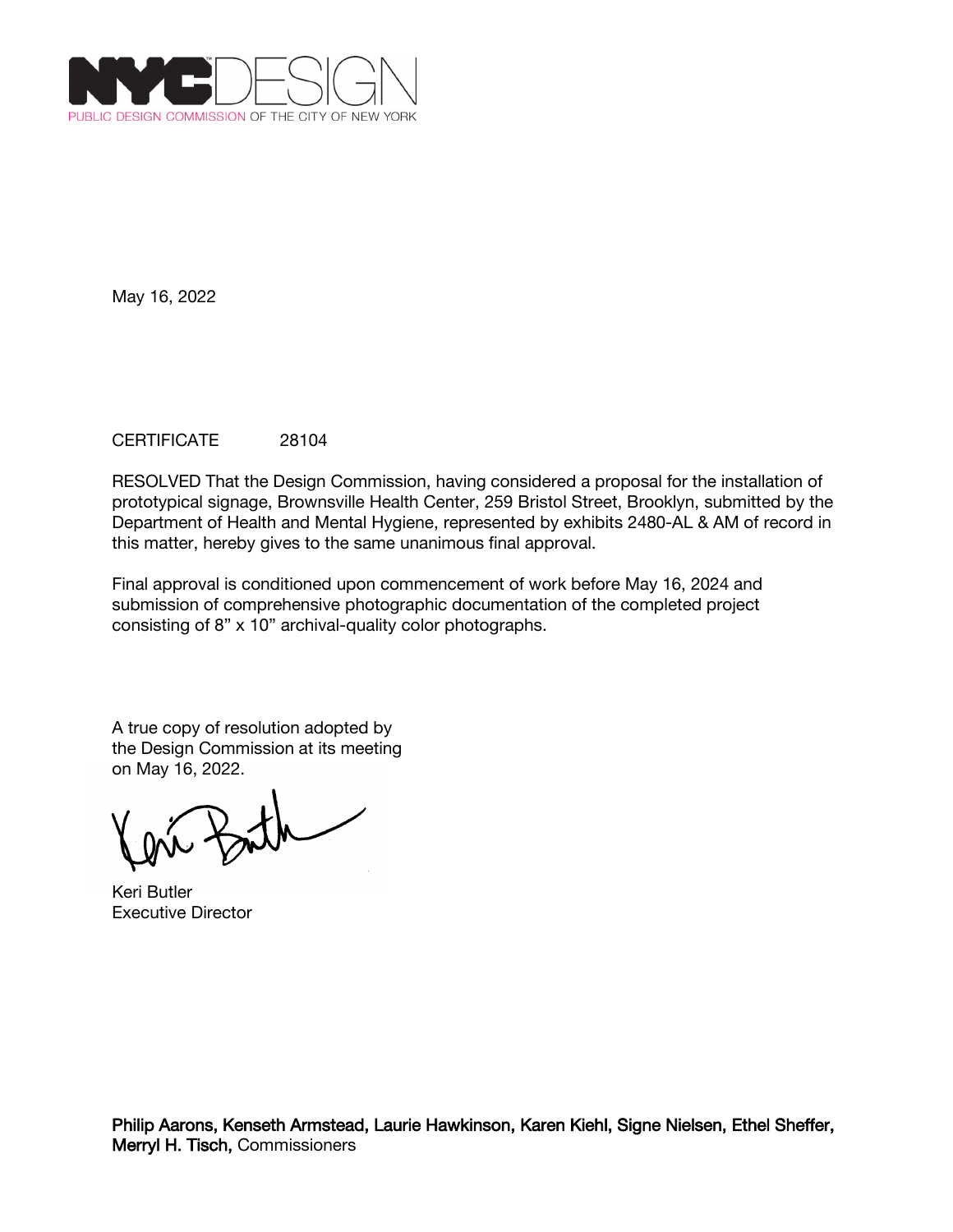

# CERTIFICATE 28105

RESOLVED That the Design Commission, having considered a proposal for the installation of prototypical signage, East Harlem Health Center, 158 East 115th Street, Manhattan, submitted by the Department of Health and Mental Hygiene, represented by exhibits 1955-AT & AU of record in this matter, hereby gives to the same unanimous final approval.

Final approval is conditioned upon commencement of work before May 16, 2024 and submission of comprehensive photographic documentation of the completed project consisting of 8" x 10" archival-quality color photographs.

Keri Butler Executive Director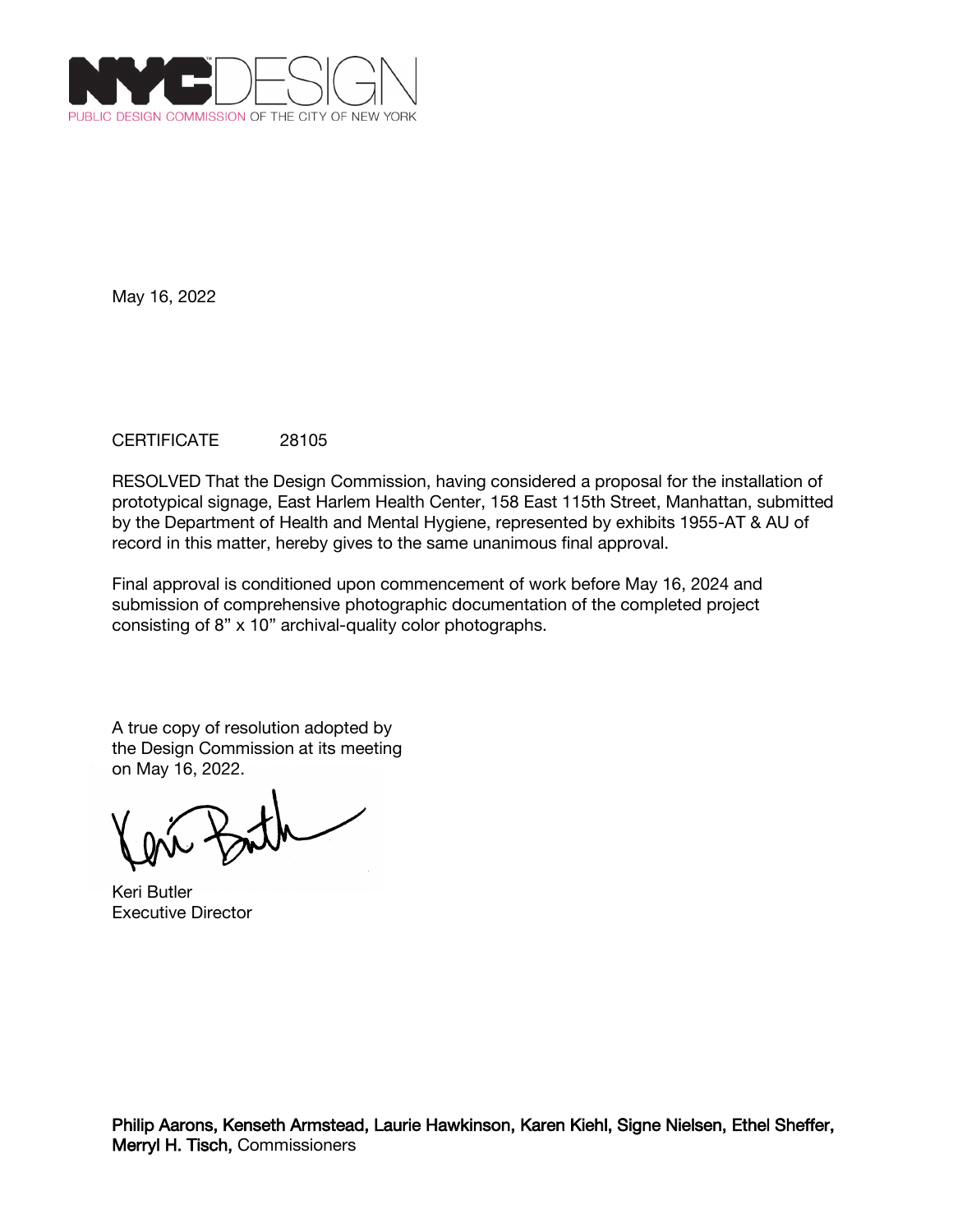

# CERTIFICATE 28106

RESOLVED That the Design Commission, having considered designs for the construction of a plaza, 12th Street between 44th Avenue and 43rd Road, Long Island City, Queens, submitted by the Department of Transportation, represented by exhibits 7564-A, B, C, D & E of record in this matter, hereby gives to the same unanimous preliminary and final approval.

Final approval is conditioned upon commencement of work before May 16, 2024 and submission of comprehensive photographic documentation of the completed project consisting of 8" x 10" archival-quality color photographs.

Keri Butler Executive Director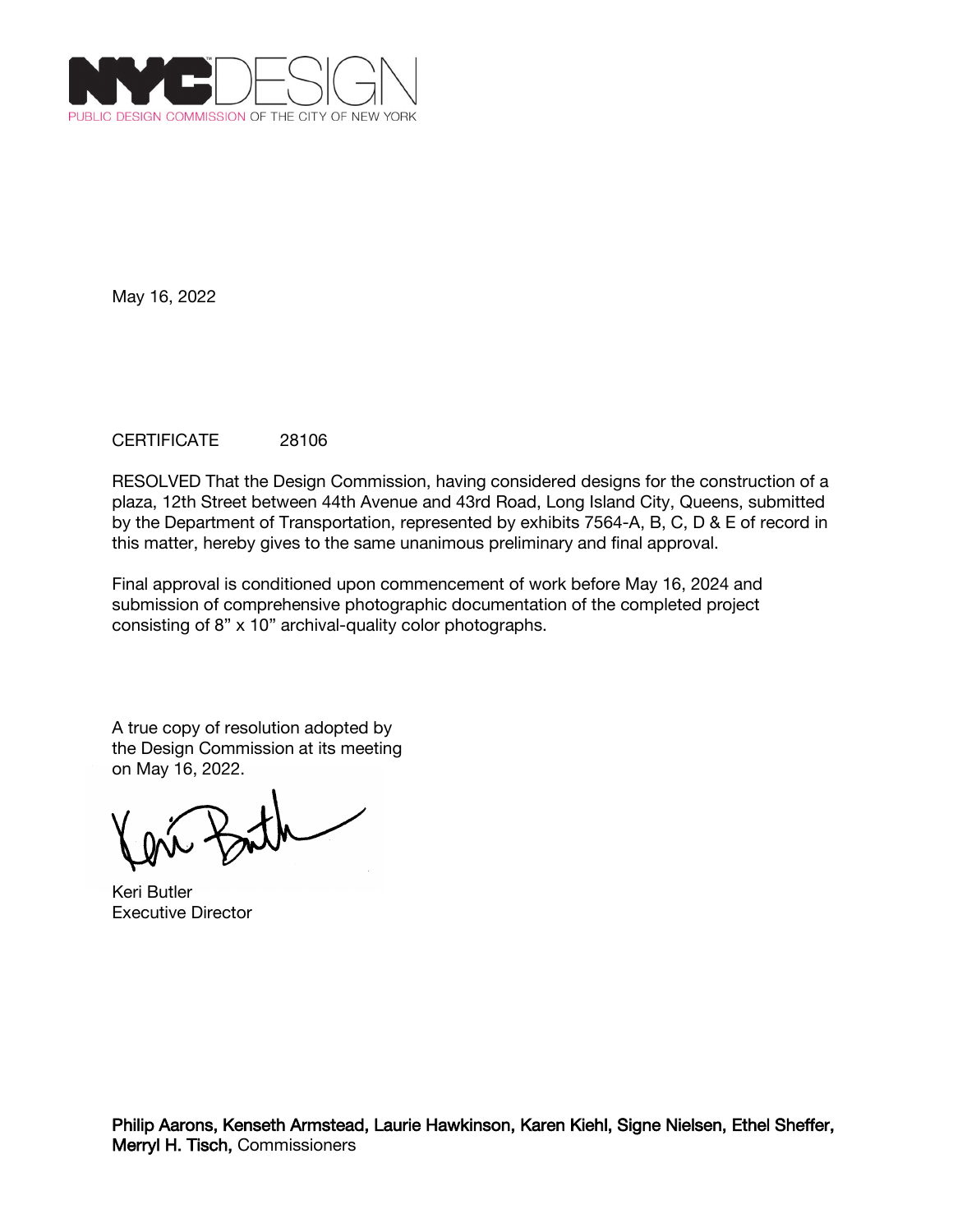

## CERTIFICATE 28107

RESOLVED That the Design Commission, having considered designs for the installation of a distinctive sidewalk, 2 Pennsylvania Plaza, Seventh Avenue, West 31st Street, and West 33rd Street, Manhattan, submitted by the Department of Transportation, represented by exhibits 5852-AY, AZ, BA, BB, BC & BD of record in this matter, hereby gives to the same unanimous preliminary and final approval with the understanding that the bollard designs will match those installed at Moynihan Station and be submitted together with the proposed bollards at 1 Pennsylvania Plaza and Plaza 33 once outstanding coordination is complete. Commissioners encouraged the team to explore public realm enhancements within the raised paved area outside PDC jurisdiction, noting that the area could provide a much-needed space for respite and gathering outside of, and adjacent to, the heavily trafficked sidewalk within the right-ofway. Commissioner Nielsen recused herself.

Final approval is conditioned upon commencement of work before May 16, 2024 and submission of comprehensive photographic documentation of the completed project consisting of 8" x 10" archival-quality color photographs.

A true copy of resolution adopted by the Design Commission at its meeting on May 16, 2022.

Keri Butler Executive Director

Philip Aarons, Kenseth Armstead, Laurie Hawkinson, Karen Kiehl, Ethel Sheffer, Merryl H. Tisch, Commissioners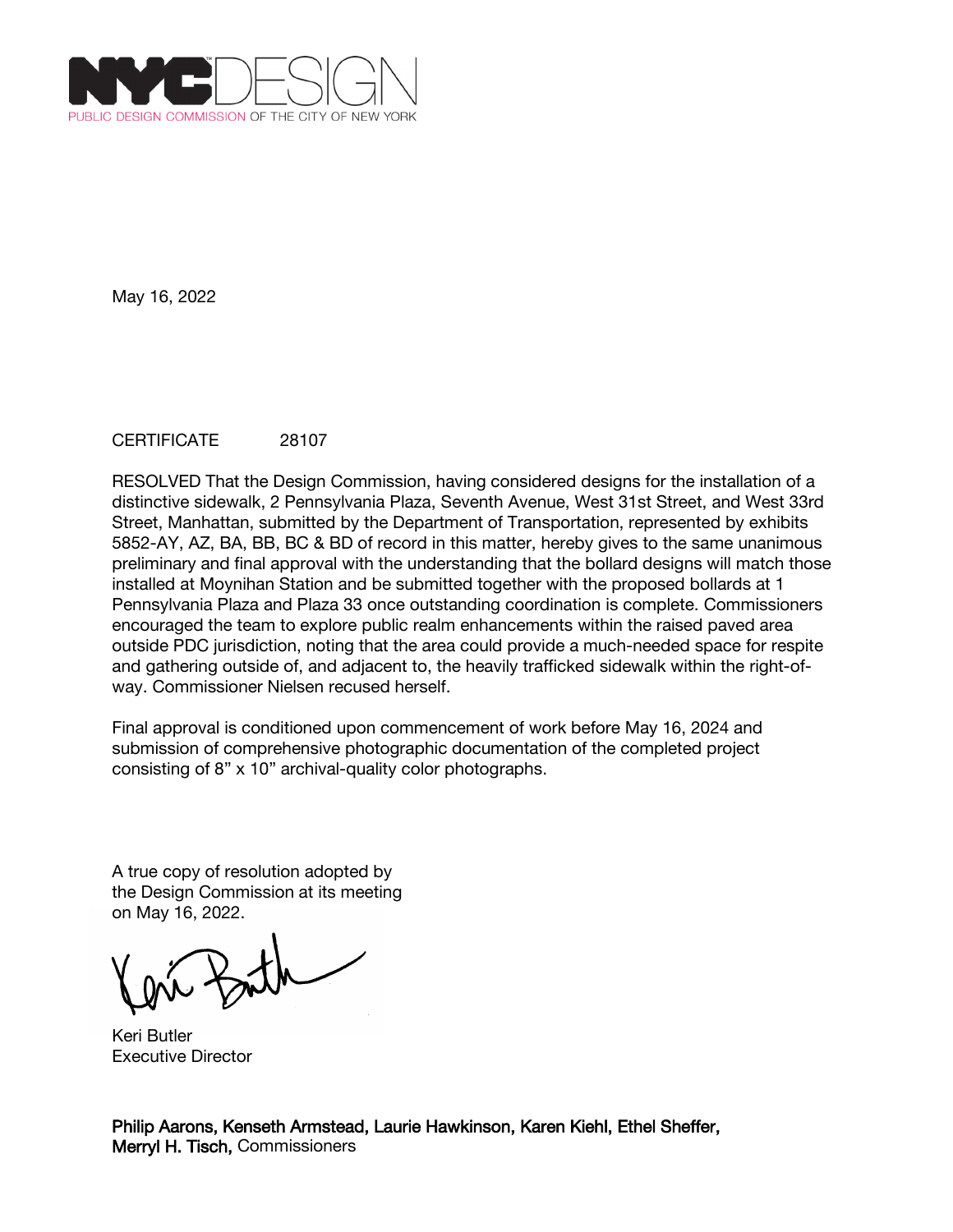

## CERTIFICATE 28108

RESOLVED That the Design Commission, having considered designs for the construction of Plaza 33, including installation of a distinctive sidewalk, West 33rd Street at Seventh Avenue, Manhattan, submitted by the Department of Transportation, represented by exhibits 5852-BE, BF, BG, BH & BI of record in this matter, hereby gives to the same unanimous final approval with the understanding that the bollard designs will match those installed at Moynihan Station and be submitted together with the proposed bollards at 1 Pennsylvania Plaza and 2 Pennsylvania Plaza once outstanding coordination is complete. Commissioner Nielsen recused herself.

Final approval is conditioned upon commencement of work before May 16, 2024 and submission of comprehensive photographic documentation of the completed project consisting of 8" x 10" archival-quality color photographs.

Keri Butler Executive Director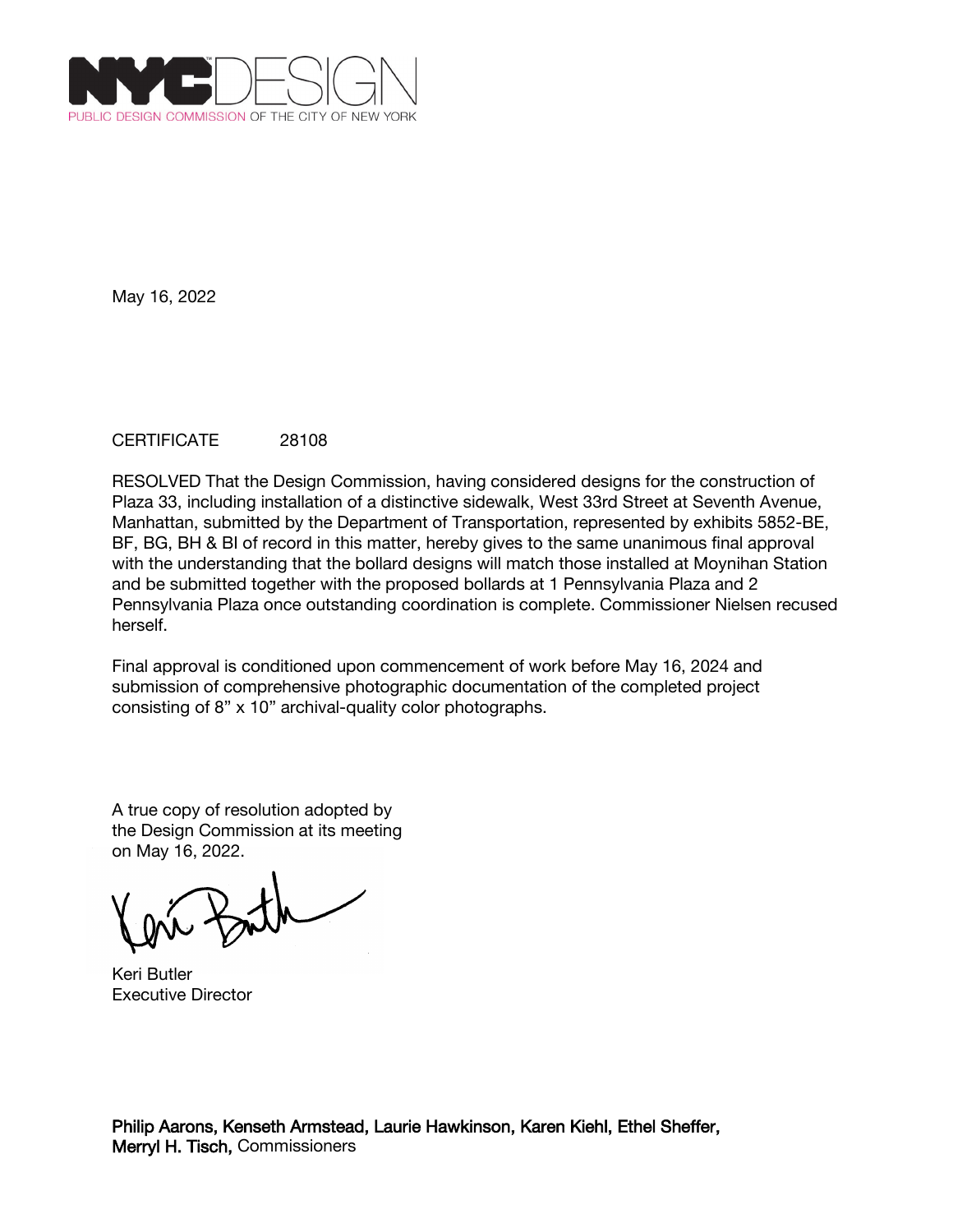

# CERTIFICATE 28109

RESOLVED That the Design Commission, having considered designs for the removal of a distinctive sidewalk, 49 Fulton Street, between Pearl Street and Cliff Street, Manhattan, submitted by the Department of Transportation, represented by exhibits 7565-A, B, C & D of record in this matter, hereby gives to the same unanimous preliminary and final approval.

Final approval is conditioned upon commencement of work before May 16, 2024 and submission of comprehensive photographic documentation of the completed project consisting of 8" x 10" archival-quality color photographs.

Keri Butler Executive Director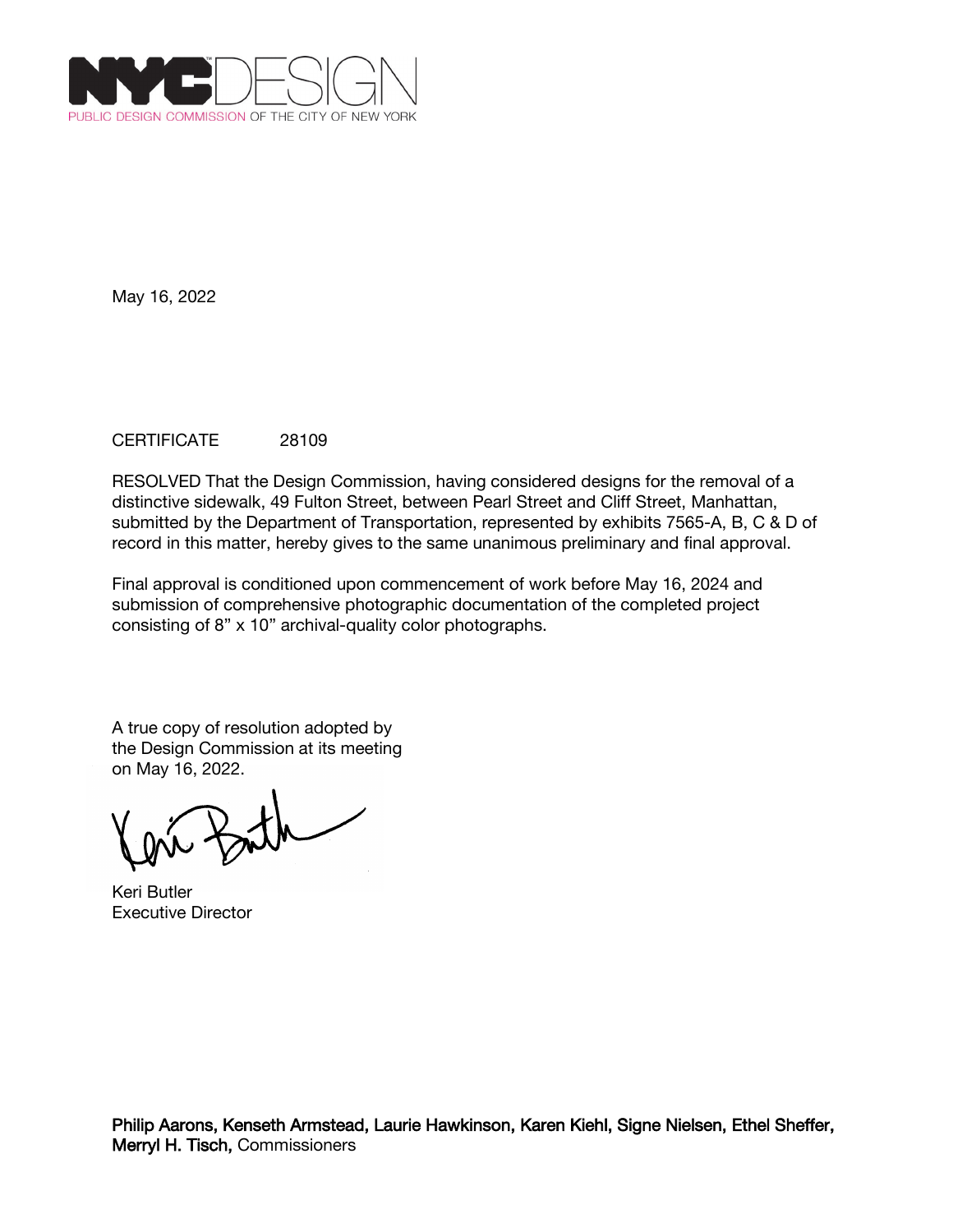

# CERTIFICATE 28110

RESOLVED That the Design Commission, having considered designs for the installation of commemorative plaques and a flagpole, 239th Street median at Hillside Avenue, Bellerose, Queens, submitted by the Department of Transportation, represented by exhibits 7436-F, G & H of record in this matter, hereby gives to the same unanimous final approval.

Final approval is conditioned upon commencement of work before May 16, 2024 and submission of comprehensive photographic documentation of the completed project consisting of 8" x 10" archival-quality color photographs.

Keri Butler Executive Director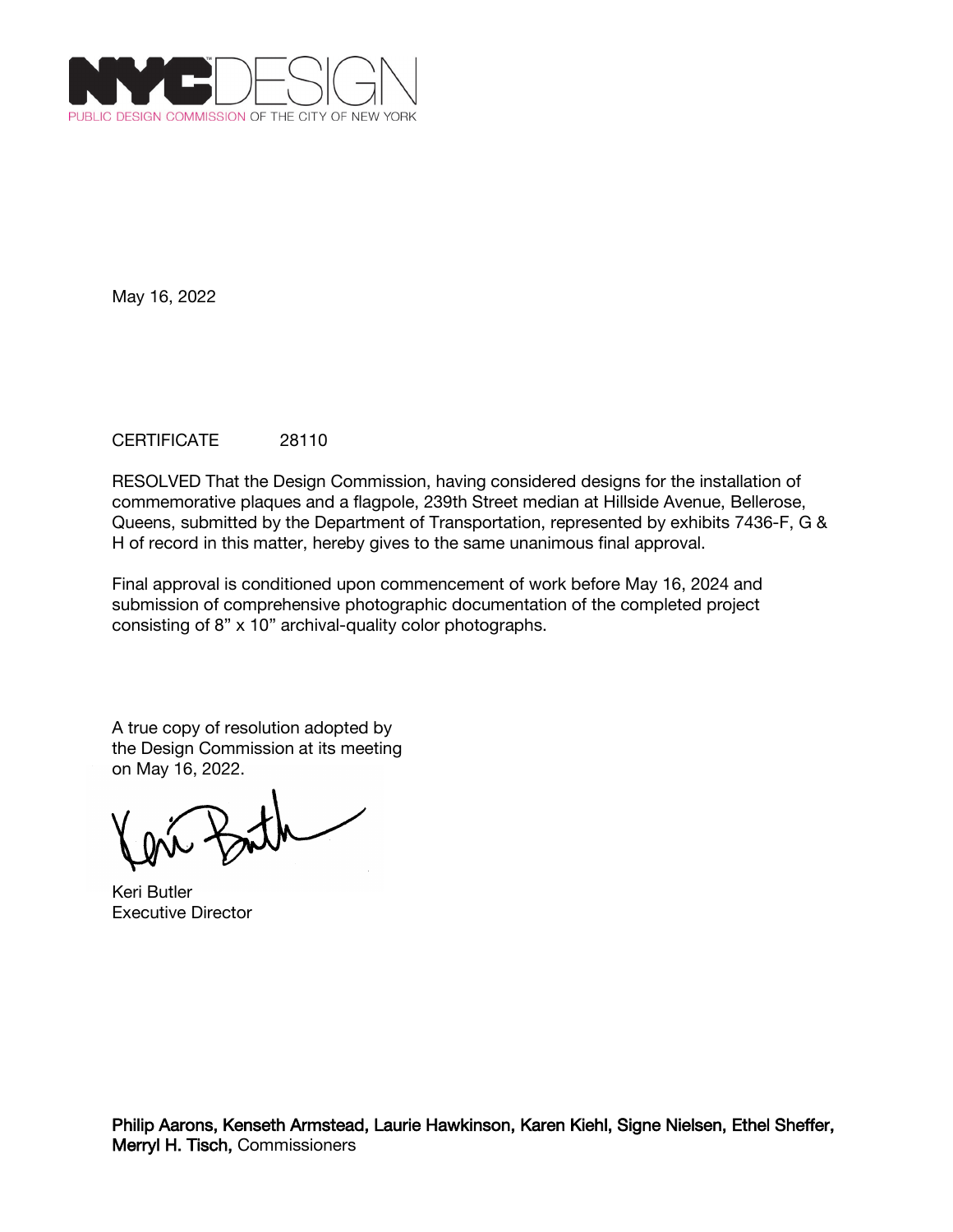

# CERTIFICATE 28111

RESOLVED That the Design Commission, having considered designs for the rehabilitation of a comfort station, Hoffman Park, Hoffman Drive between 58th Avenue and Woodhaven Boulevard, Elmhurst, Queens, submitted by the Department of Parks & Recreation, represented by exhibits 3062-G, H, I & J of record in this matter, hereby gives to the same unanimous preliminary approval.

Preliminary approval is conditioned upon submission of this project for final review and approval before May 16, 2024.

Keri Butler Executive Director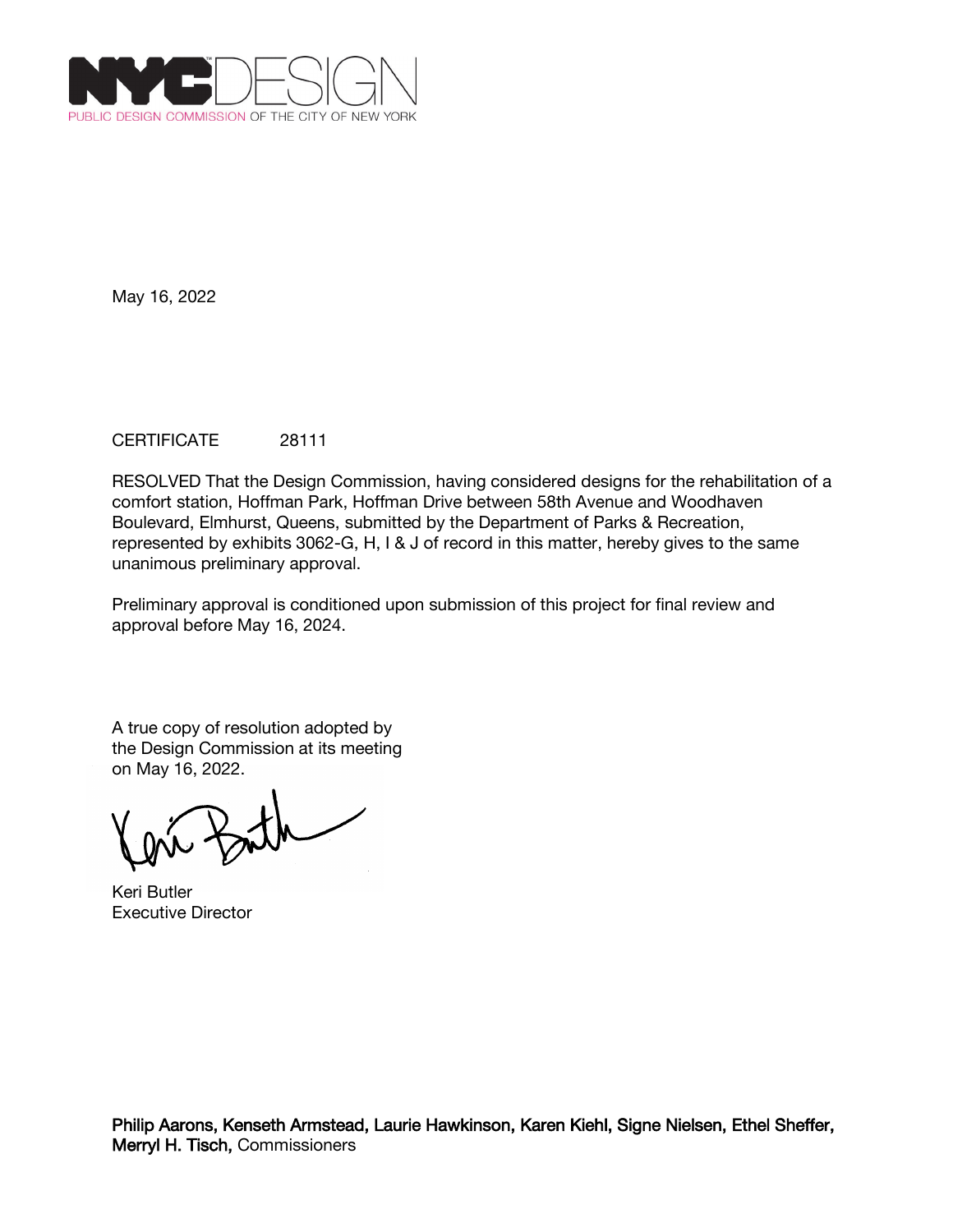

# CERTIFICATE 28112

RESOLVED That the Design Commission, having considered designs for the reconstruction of a multipurpose play area, Jamaica Playground, adjacent to P.S. 40 (Samuel Huntington School), Brinkerhoff Avenue and 160th Street, Jamaica, Queens, submitted by the Department of Parks & Recreation, represented by exhibits 7503-K, L, M & N of record in this matter, hereby gives to the same unanimous preliminary and final approval.

Final approval is conditioned upon commencement of work before May 16, 2024 and submission of comprehensive photographic documentation of the completed project consisting of 8" x 10" archival-quality color photographs.

Keri Butler Executive Director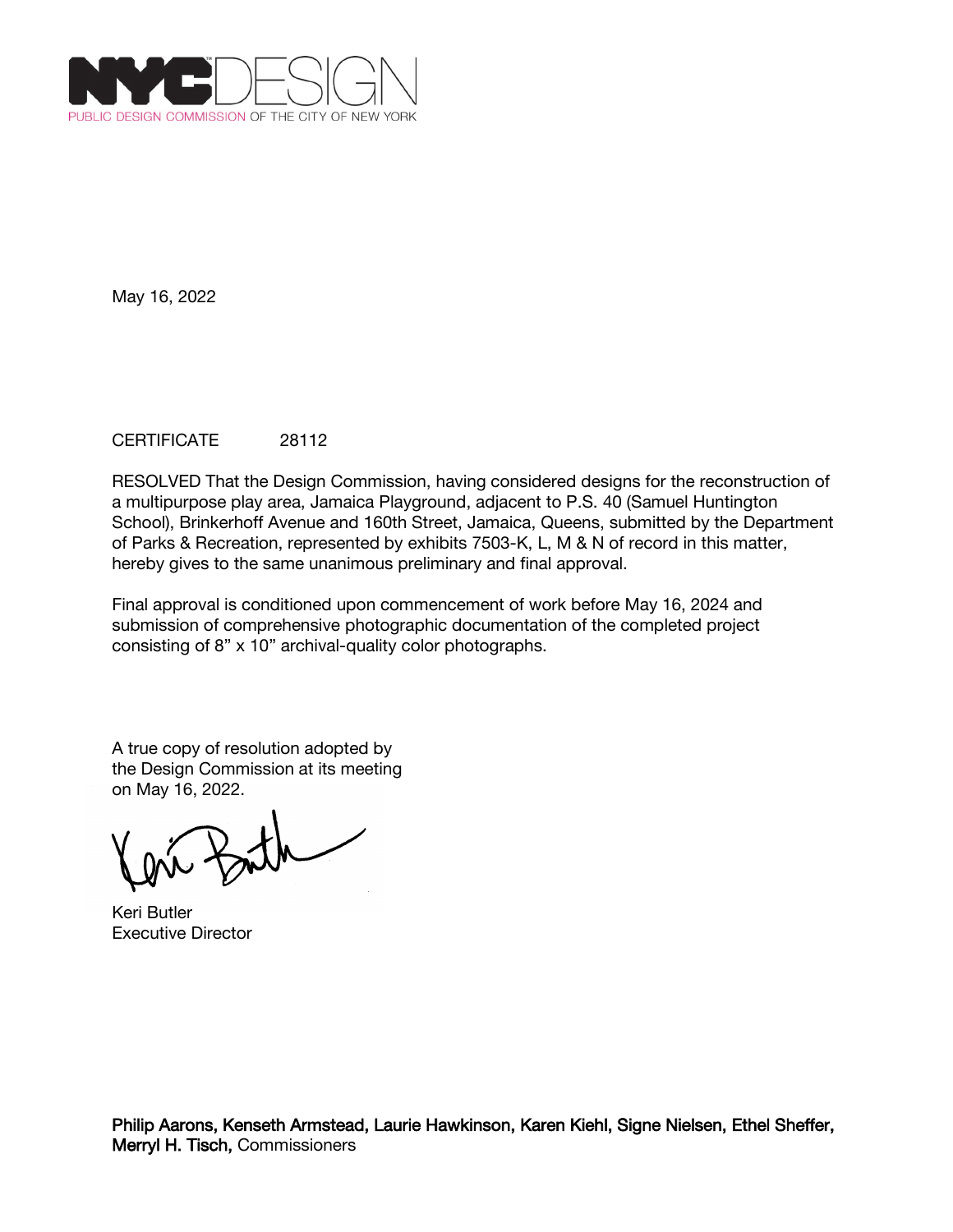

# CERTIFICATE 28113

RESOLVED That the Design Commission, having considered designs for the reconstruction of Laurelton Playground, 136th Avenue, Brookville Boulevard, and 137th Avenue, Rosedale, Queens, submitted by the Department of Parks & Recreation, represented by exhibits 2014-N, O, P, Q & R of record in this matter, hereby gives to the same unanimous final approval.

Final approval is conditioned upon commencement of work before May 16, 2024 and submission of comprehensive photographic documentation of the completed project consisting of 8" x 10" archival-quality color photographs.

Keri Butler Executive Director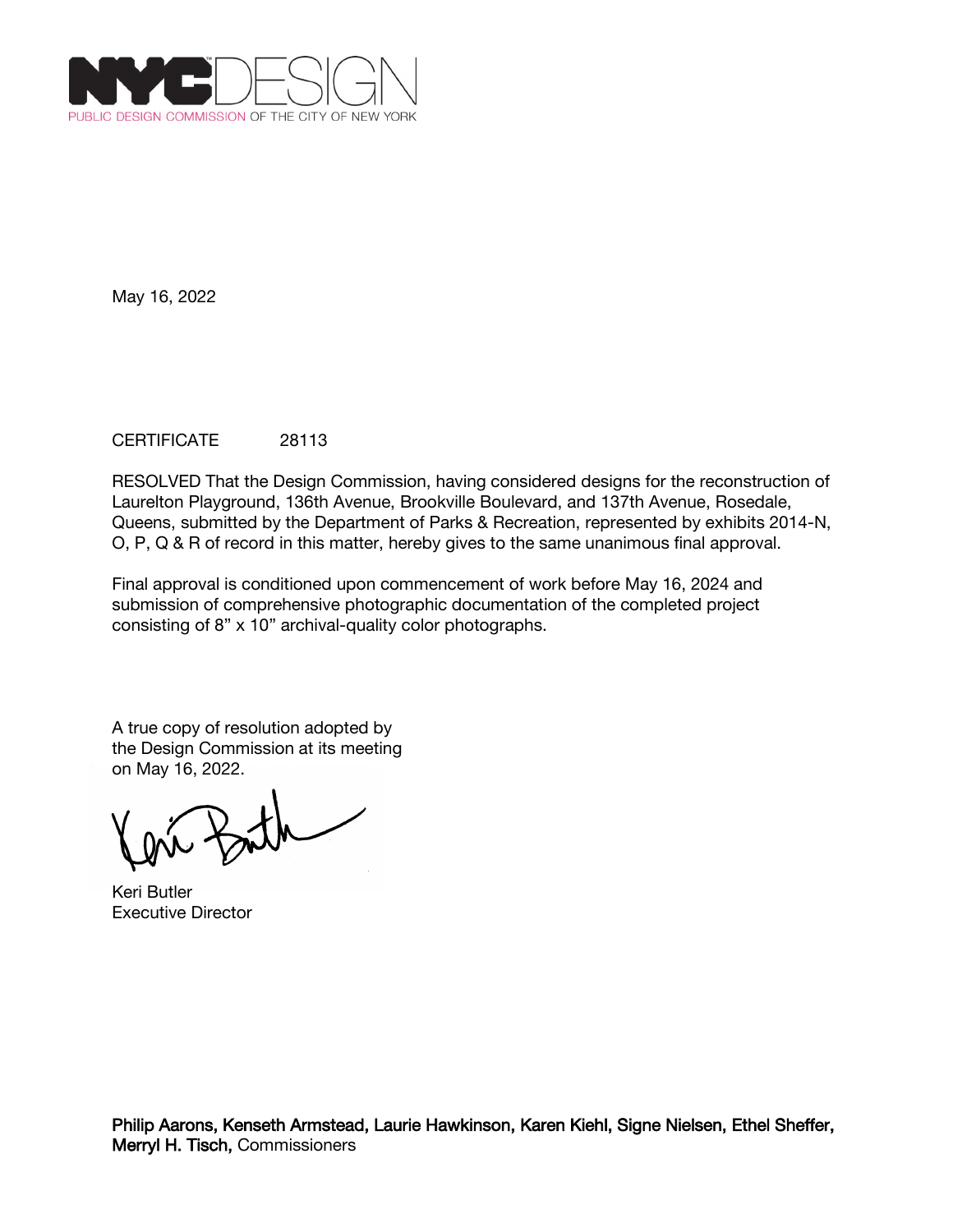

# CERTIFICATE 28114

RESOLVED That the Design Commission, having considered designs for the reconstruction of the basketball courts, Rochdale Park, Guy R. Brewer Boulevard and 134th Avenue, Jamaica, Queens, submitted by the Department of Parks & Recreation, represented by exhibits 3742-Y, Z, AA, AB & AC of record in this matter, hereby gives to the same unanimous final approval.

Final approval is conditioned upon commencement of work before May 16, 2024 and submission of comprehensive photographic documentation of the completed project consisting of 8" x 10" archival-quality color photographs.

Keri Butler Executive Director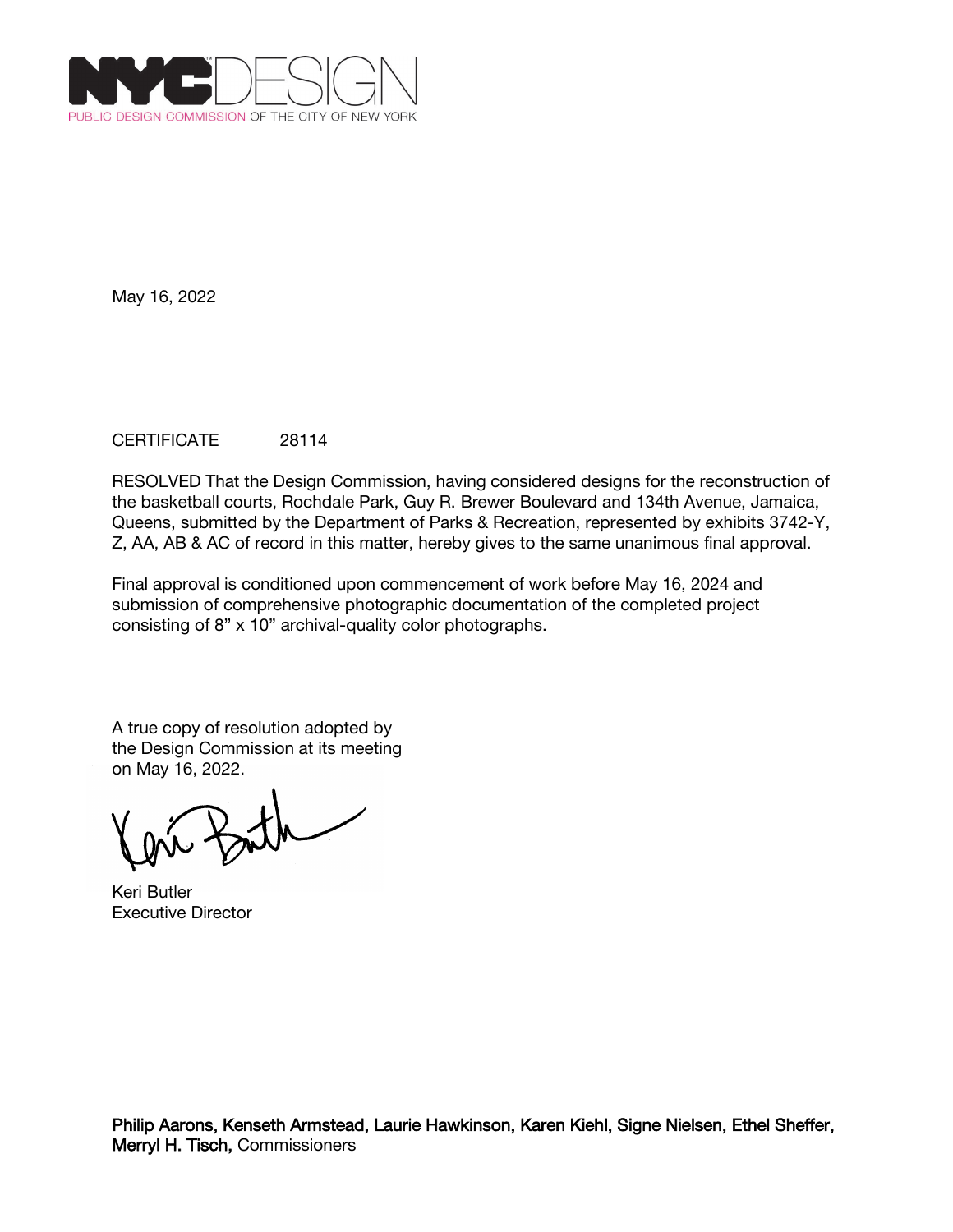

# CERTIFICATE 28115

RESOLVED That the Design Commission, having considered designs for the construction of Lower Concourse Park, including a comfort station and interpretive signage, East 144th Street, East 146th Street and the Harlem River, Bronx, submitted by the New York City Economic Development Corporation and the Department of Parks & Recreation, represented by exhibits 7558-G, H, I, J & K of record in this matter, hereby gives to the same unanimous final approval.

Final approval is conditioned upon commencement of work before May 16, 2024 and submission of comprehensive photographic documentation of the completed project consisting of 8" x 10" archival-quality color photographs.

Keri Butler Executive Director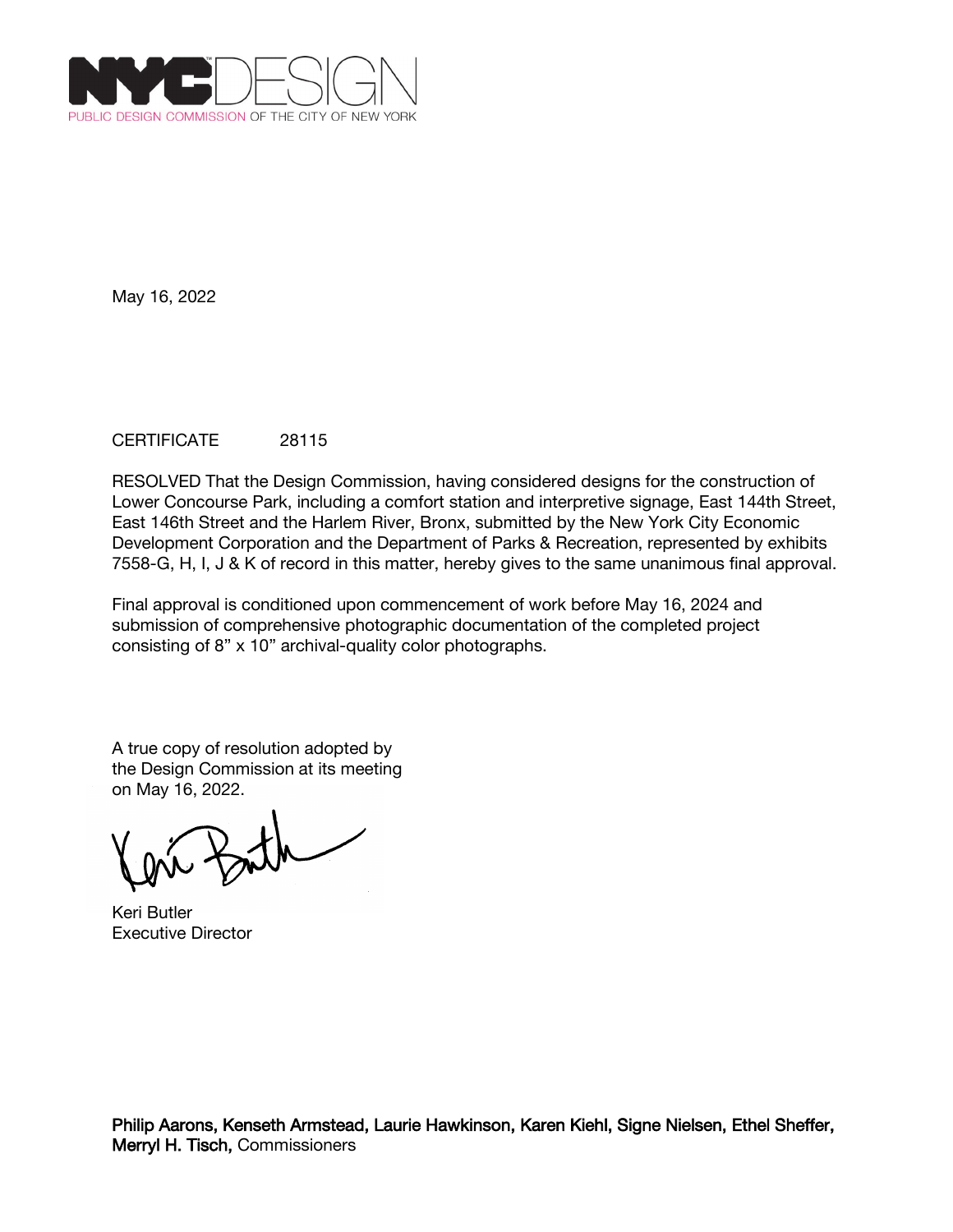

# CERTIFICATE 28116

RESOLVED That the Design Commission, having considered designs for the installation of rooftop mechanical equipment, Building 12, FDNY Fire Training Academy, 15 Reilly Boulevard, Randall's Island, Manhattan, submitted by the New York City Fire Department, represented by exhibits 5914-EH, EI & EJ of record in this matter, hereby gives to the same unanimous preliminary and final approval.

Final approval is conditioned upon commencement of work before May 16, 2024 and submission of comprehensive photographic documentation of the completed project consisting of 8" x 10" archival-quality color photographs.

Keri Butler Executive Director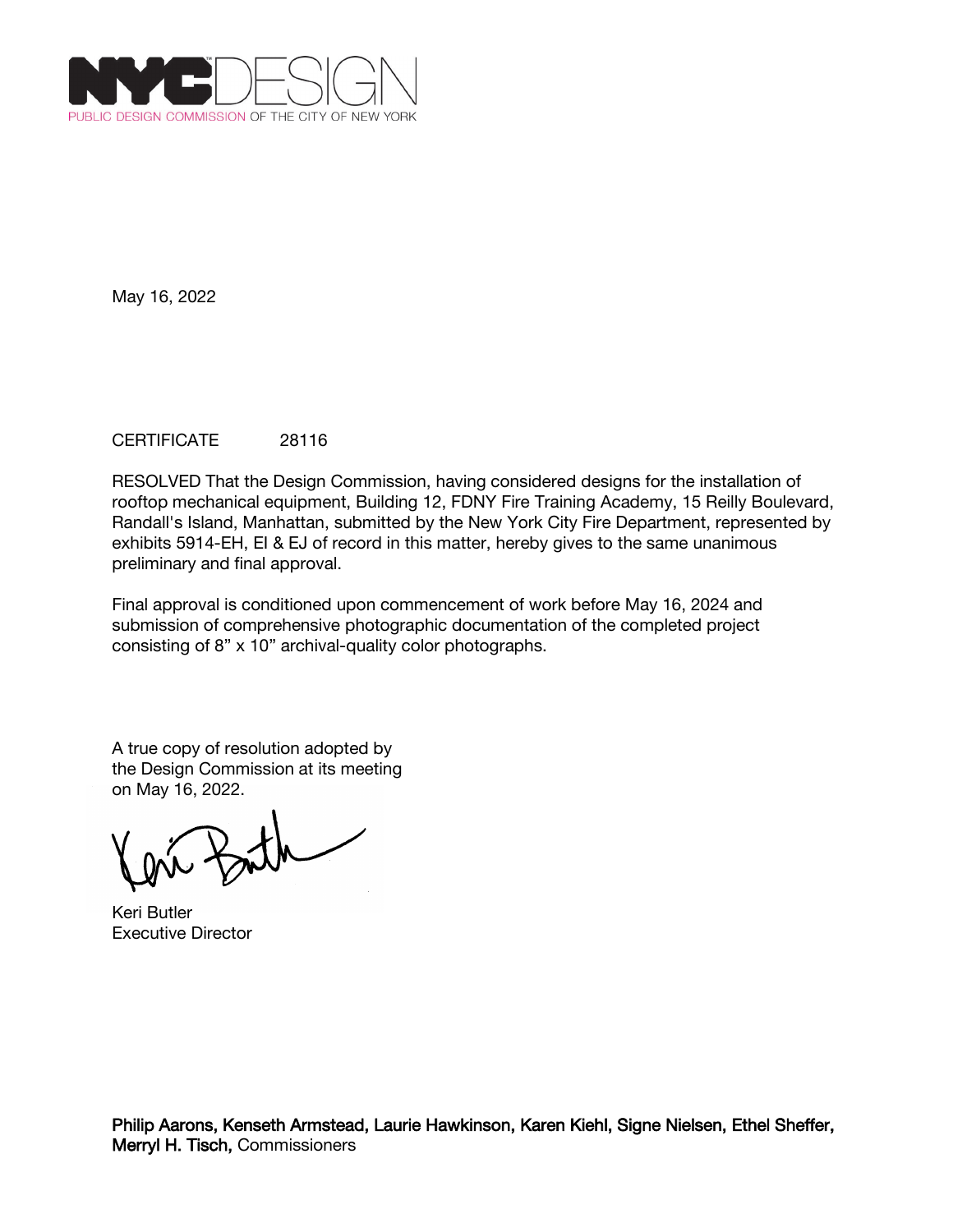

# CERTIFICATE 28117

RESOLVED That the Design Commission, having considered designs for the installation of rooftop mechanical equipment, Flushing Community Library, 41-17 Main Street, Flushing, Queens, submitted by Queens Library, represented by exhibits 2024-BM, BN, BO, BP & BQ of record in this matter, hereby gives to the same unanimous preliminary and final approval.

Final approval is conditioned upon commencement of work before May 16, 2024 and submission of comprehensive photographic documentation of the completed project consisting of 8" x 10" archival-quality color photographs.

Keri Butler Executive Director